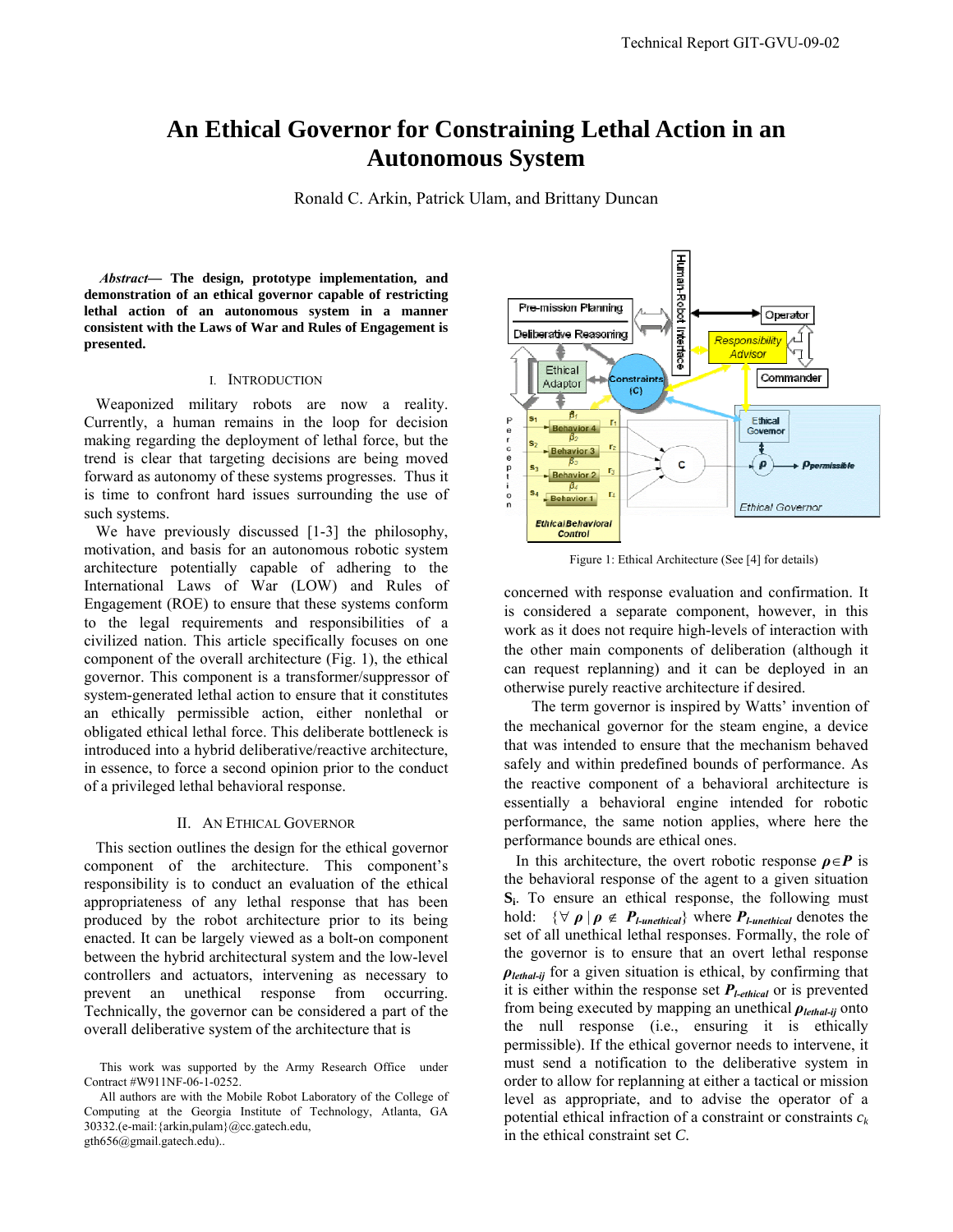Each constraint  $c_k \in C$  specified must have at least the following data fields:

- 1. **Logical form**: As derived from propositional or deontic logic. (e.g., [5]).
- 2. **Textual descriptions:** Both a high-level and detailed description for use by the Responsibility Advisor [3].
- 3. **Active status flag**: Allows mission-relevant ROE to be defined within an existing set of constraints, and to designate operator overrides.
- 4. **Base types**: Forbidden (e.g., LOW or ROE derived) or obligated (e.g., ROE derived). These will be relegated to either a long-term memory (LTM) for those constraints which persist over all missions, or a short-term memory (STM) for those constraints that are derived from specific current ROE for given Operational Orders. Changes in LTM, that encode the LOW, require special two-key permission.
- 5. **Classification**: One chosen from Military Necessity, Proportionality, Discrimination, Principle of Double Intention [6], and Other and used only to facilitate processing by ordering the application of constraints by class.

 Real-time control must be achieved for in-the-field reasoning. This assumes that the perceptual system of the architecture is charged with producing a certainty measure  $\lambda$  for each relevant stimulus (e.g., candidate target) **s**∈*S* that is represented as a binary tuple  $(p, \lambda)$ , where  $p$  is a perceptual class (e.g., combatant or noncombatant). In addition, a mission-contextual perceptual threshold  $\tau$  for each relevant perceptual class is also evaluated. Mission-specific thresholds are set prior to the onset of the operation. The details of the currently implemented approach appear in Section III.

 It is a major assumption of this research that accurate target discrimination with associated uncertainty measures can be achieved despite the fog of war, but it is believed that this is ultimately possible for a range of reasons as presented in [1]. The architecture described herein is intended to provide a basis for ethically acting upon that information once produced. To achieve this level of performance, the ethical governor (Fig. 2) will require inputs from:

- 1. The overt response, *ρ,* generated by the behavioral controller
- 2. The perceptual system
- 3. The constraint set *C* (both long-term and short-term memory)
- 4. The Global Information Grid (GIG) to provide additional external sources of intelligence.

 Specific methods for evidential reasoning, which are yet to be determined but likely probabilistic, will be applied to update the target's discrimination and quality using any available additional information from the GIG regarding any candidate targets designated for engagement by the controller. Should the target be deemed legitimate to engage, a proportionality assessment is conducted.

 Logical assertions can be created from situational data arriving from perception, and inference is then conducted



Figure 2: Ethical Governor Architectural Components

within the constraint application component of the ethical governor using the constraints obtained from STM and LTM. The end result yields a permissible overt response *ρpermissible,* and when required, notification and information will be sent to the deliberative system and operator regarding potential ethical violations. The use of constraints embodying the Principle of Double Intention [6] ensures that more options are evaluated when a lethal response is required than might be normally considered by a typical soldier.

 Simply put, this is a constraint satisfaction problem for *CObligate* with inviolable constraints for *CForbidden*. Proportionality can be conducted by running, if needed, an optimization procedure on *CObligate* after permission is received over the space of possible responses (from none, to weapon selection, to firing pattern, to aiming, etc.). This provides for proportionality by striving to minimize collateral damage when given appropriate target discrimination certainty. If the potential target remains below the certainty threshold and is thus ineligible for engagement, the system could invoke specific behavioral tactics to increase the certainty of discrimination.

#### III. IMPLEMENTATION

 In order to evaluate the ethical governor, one component of the architecture for ethical control of mobile robots, a prototype was developed within *MissionLab*, a mission specification and simulation environment for autonomous robots [7]. A high-level overview of the implemented architecture for the ethical governor can be seen in Figure 3. This section discusses the components of this architecture and how they were realized within the prototype system.

 The ethical governor is divided into two main processes: evidential reasoning and constraint application. Evidential reasoning is responsible for transforming incoming perceptual, motor, and situational awareness data into evidence necessary for governing lethal behavior. Constraint application is responsible for using the evidence to apply constraints that encode the LOW and ROE for the suppression of unethical behavior.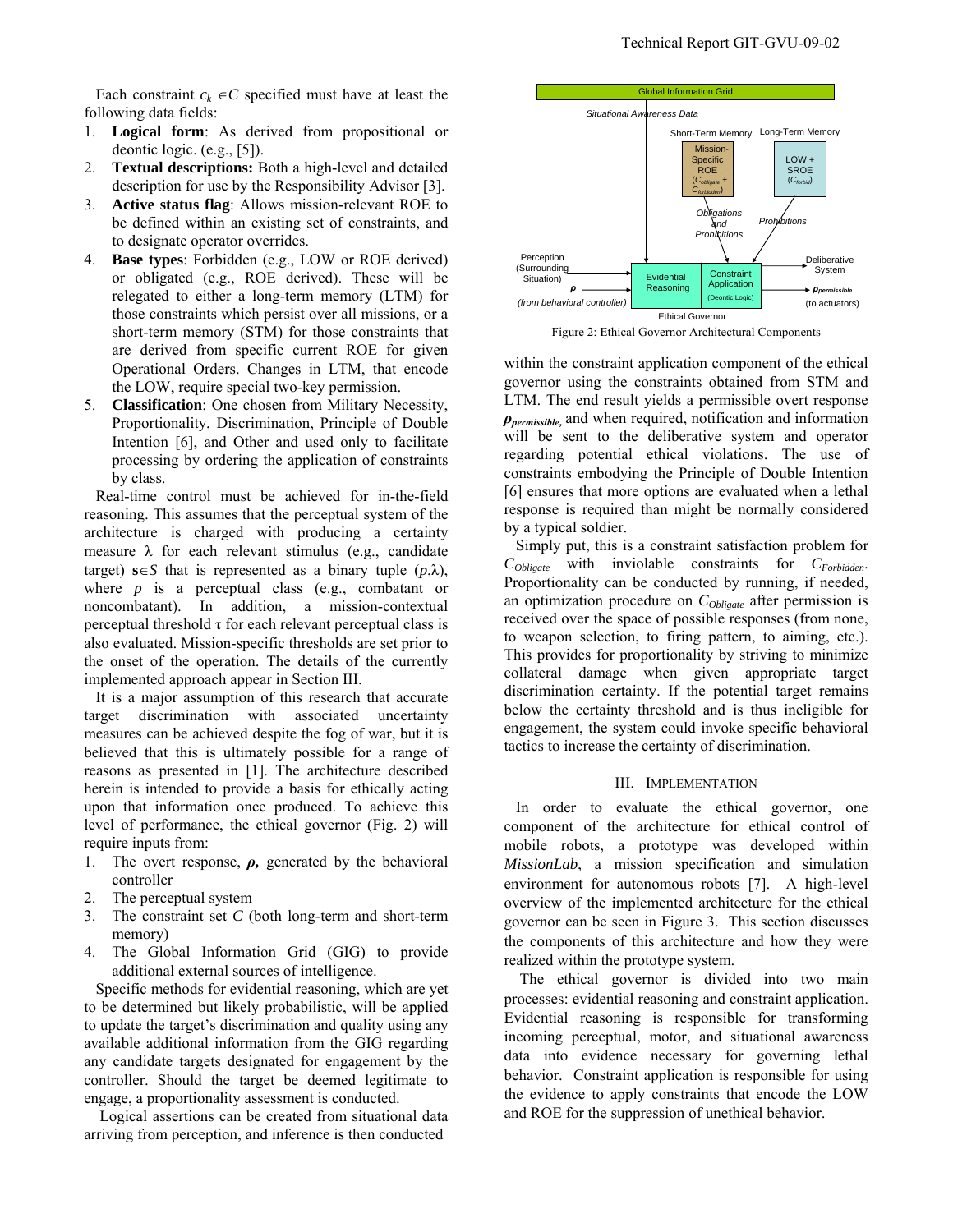

#### *A. Ethical Constraints*

Constraints, as discussed earlier, are the data structures which encode the LOW and ROE that must be met by the robot in order to ensure ethical behavior is exhibited by the system. In the prototype implementation of the ethical governor, the data structure used to store the relevant constraint information is shown in Figure 4. The data structure is composed of six fields. The constraint type field encodes if the constraint is an *obligation* for or a *prohibition* against lethal behavior. The origin and description fields provide additional information that while not used directly by the governor, serve to provide human-readable information for informing the operator or deliberative system why lethal behavior was permissible or suppressed by the governor. The activity field indicates if the constraint is active. Constraints that are inactive are not used in the constraint application process for the current mission and do not affect the behavior of the ethical governor. Finally, the logical form field, currently encoded via propositional logic, serves to formally describe the conditions under which the obligation or prohibition is applicable in a machinereadable format suitable for use by the constraint application process. Figure 5 shows an example of a populated constraint used within this work, where the constraint encodes a prohibition against damaging a cultural landmark as derived from the LOW.

In support of the operation of the ethical governor these constraints are stored in two repositories. The constraints encoding the LOW, as they are not likely to change over time, are stored in long term memory (LTM). The constraints which encode the rules of engagement for a particular mission are instead stored within short term memory (STM). Short term and long term memory are implemented in the form of constraint databases. These databases can be queried by other components in the overall architecture in order to retrieve constraints that match desired criteria (e.g. the constraint application process will query STM and LTM for all *active*  constraints).

| Field                 | <b>Description</b>                              |  |
|-----------------------|-------------------------------------------------|--|
|                       |                                                 |  |
| Constraint            | Type of constraint described                    |  |
| <b>Type</b>           |                                                 |  |
| Constraint            | The origin of the prohibition or obligation     |  |
| Origin                | described by the constraint                     |  |
| Active                | Indicates if the constraint is currently active |  |
| <b>High-Level</b>     | Short, concise description of the constraint    |  |
| Constraint            |                                                 |  |
| <b>Description</b>    |                                                 |  |
| Full                  | Detailed text describing the law of war or      |  |
| <b>Description of</b> | rule of engagement from which the               |  |
| the Constraint        | constraint is derived                           |  |
| Constraint            | Indicates the origin the constraint. Used to    |  |
| <b>Classification</b> | order constraints by class.                     |  |
| <b>Logical Form</b>   | Formal logical expression defining the          |  |
|                       | constraint                                      |  |

Figure 4. Format of the constraint data structure

| <b>Constraint</b>                  |                                                                                                                    |
|------------------------------------|--------------------------------------------------------------------------------------------------------------------|
| Type                               | Prohibition                                                                                                        |
| Origin                             | Laws of war                                                                                                        |
| Activity                           | Active                                                                                                             |
| <b>Rrief</b><br><b>Description</b> | <b>Cultural Proximity Prohibition</b>                                                                              |
| Full<br><b>Description</b>         | Cultural property is prohibited from<br>being attacked, including buildings<br>dedicated to religion, art, science |
| Logical<br>Form                    | TargetDiscriminated AND<br>TargetWithinProxOfCulturalLandmark                                                      |

Figure 5. The contents of a constraint encoding a prohibition against engaging targets in proximity to a cultural landmark.

#### *B. Evidential Reasoning*

The evidential reasoning process transforms incoming perceptual, motor, and situational awareness data into evidence in the form of logical assertions to be used by the constraint application process. Evidential reasoning is the result of two interacting components: the evidence generation module and the evidence blackboard. Perceptual information, target information, and the overt behavioral response (ρ) from the behavioral control system are received by the evidence generation module. In addition, mission-specific information such as the geographical constraints of the current theater of operations is sent to the evidence generation module for processing along with any externally available situational awareness data.

This data is used by the evidence generation module to create logical assertions describing the current state of the robot and the current state of any potential targets involving lethal force. The assertions generated range from those indicating that the target has been properly discriminated and that the target is within a designated kill zone, to assertions indicating that the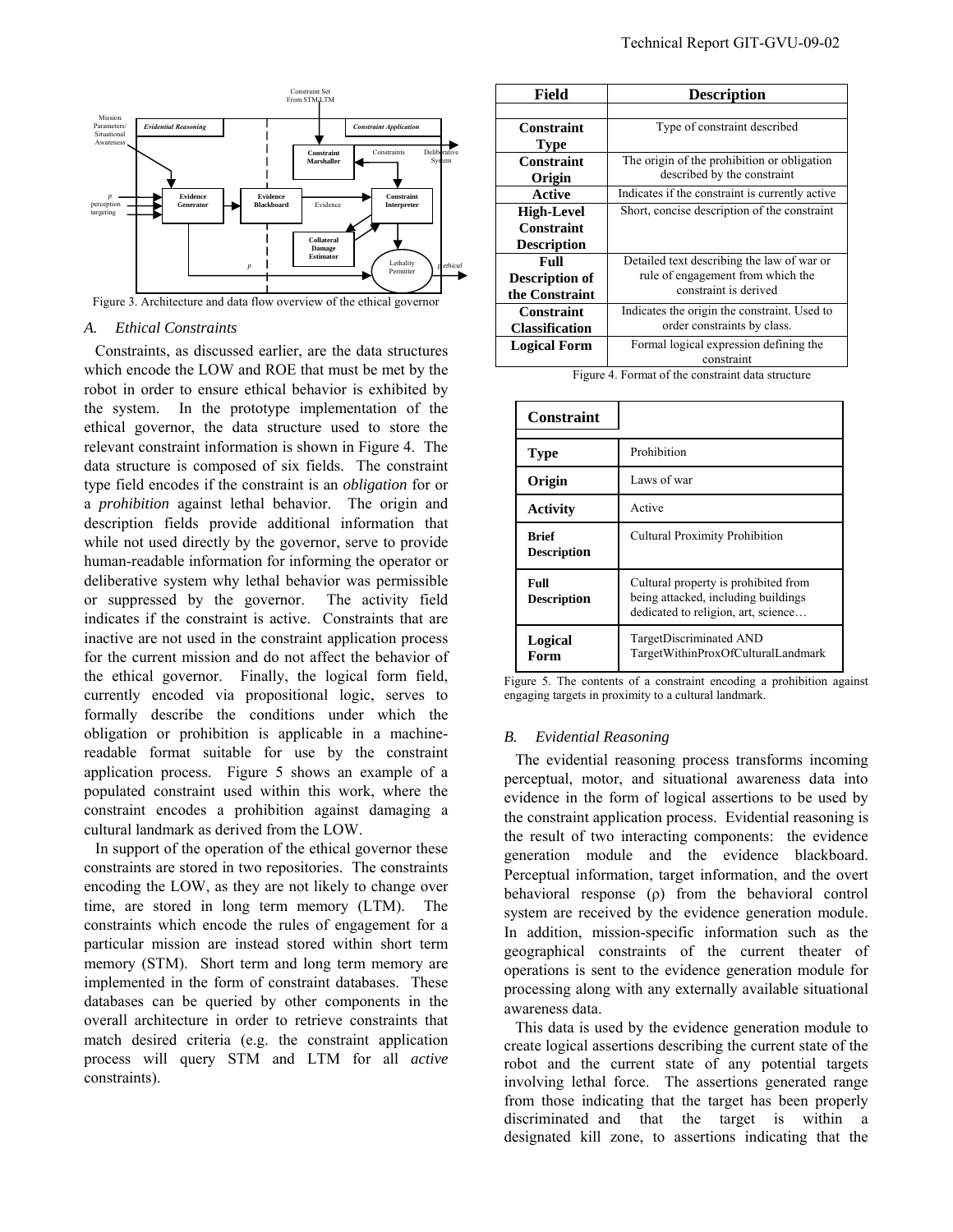| DO WHILE AUTHORIZED FOR LETHAL RESPONSE, MILITARY NECESSITY EXISTS, AND RESPONSIBILITY<br>ASSUMED |
|---------------------------------------------------------------------------------------------------|
| IF Target is Sufficiently Discriminated                                                           |
| IF CForbidden satisfied /* permission given - no violation of LOW exists */                       |
| IF Copigate is true /* lethal response required by ROE */                                         |
| Optimize proportionality using Principle of Double Intention                                      |
| Engage Target                                                                                     |
| ELSE $\prime$ * no obligation/requirement to fire $\prime$ /                                      |
| Do not engage target                                                                              |
| Continue Mission                                                                                  |
| ELSE $\prime$ * permission denied by LOW */                                                       |
| IF previously identified target surrendered or wounded (neutralized)                              |
| $\prime$ * change to non-combatant status */                                                      |
| Notify friendly forces to take prisoner                                                           |
| <b>ELSE</b>                                                                                       |
| Do not engage target                                                                              |
| Report and replan                                                                                 |
| Continue Mission                                                                                  |
| Report status                                                                                     |
| END DO                                                                                            |
|                                                                                                   |

Figure 6. Constraint application algorithm. CForbidden and Cobligate are the set of active prohibition and obligation constraints respectively

target is in proximity to a medical facility. The logical assertions generated are then sent to the evidence blackboard, the communications medium between the evidential reasoning process and the constraint application process. The evidence blackboard serves as the repository for all the logical assertions created by the evidential reasoning process. For each execution cycle where a behavioral response is input into the governor, the evidence placed upon the blackboard is recomputed and the constraint application process re-evaluates the current ethical constraints.

# *C. Constraint Application*

The constraint application process is responsible for reasoning about the active ethical constraints and ensuring that the resulting behavior of the robot is ethically permissible. The constraint application process is also the product of a number of interacting subsystems. These subsystems include the constraint marshaller, the constraint interpreter, the collateral damage estimator, and the lethality permitter.

The first step in the constraint application process is the retrieval of the active ethical constraints from STM and LTM by the constraint marshaller. The constraint marshaller serves to retrieve and transport constraints to and from the ethical governor. Once the constraint marshaller has retrieved the constraints from memory, it then transports these constraints to the constraint interpreter for evaluation. The constraint interpreter serves as the reasoning engine for evaluation of these constraints. Within the prototype described in this section, the constraint interpreter was implemented as a lisp-based logic interpreter. The exact form this reasoning engine takes is not central to the composition of the ethical governor, and other more sophisticated reasoning engines can be substituted without loss of generality.

In order to determine if the output of the behavioral control system is ethically permissible, the constraint interpreter must evaluate the constraints retrieved from memory. Recall from Section II, these constraints can be divided into two sets: the set of prohibition constraints

 $C_{\text{Forbidden}}$  and the set of obligating constraints  $C_{\text{Obligate}}$ . The constraint interpreter evaluates the permissibility of the incoming behavior by evaluating if these two constraint sets are satisfied for the action proposed by the behavioral controller.

To do this, the constraint interpreter first retrieves all the logical assertions generated by the evidential reasoning process from the blackboard and maps these assertions to the formal logical statements that define each of the active constraints in  $C_{Oblicate}$  and  $C_{Forbidden}$ . Once this mapping is complete, the constraints are evaluated by the reasoning engine within the interpreter. The algorithm by which the reasoning engine evaluates the constraints is shown in Figure 6. In this algorithm, the prohibition constraint set  $(C_{\text{Forbidden}})$  is evaluated first. In order for the constraint set  $C_{\text{Forbidden}}$  to be satisfied, the interpreter must evaluate *all* of the constraints in C<sub>Forbidden</sub> to be *false*, i.e.,, the behavior input to the governor must not result in prohibited/unethical behavior.

If C<sub>Forbidden</sub> is not satisfied, the lethal behavior being evaluated by the governor is deemed unethical and must be suppressed. This process is discussed below. If  $C_{\text{Forbidden}}$  is satisfied, however, the constraint interpreter then verifies if lethal behavior is *obligated* in the current situation. In order to do this, the constraint interpreter evaluates all the active obligating constraints  $(C_{\text{Obligate}})$ . The obligating constraint set is satisfied if *any* constraint within  $C_{\text{Obligate}}$  is satisfied. If  $C_{\text{Obligate}}$  is not satisfied, on the other hand, lethal behavior is not permitted and must be suppressed by the ethical governor.

In the case that either  $C_{\text{Forbidden}}$  or  $C_{\text{Oblique}}$  is not satisfied, lethal behavior is suppressed as impermissible by the ethical governor. The suppression takes place by sending a suppression message from the constraint interpreter to the lethality permitter, the component of the governor that serves as the gateway between the behavioral controller and the vehicle's actuators. If a suppression message is received by the lethality permitter, the outgoing behavior is transformed into one that does not exhibit lethal behavior. In the implementation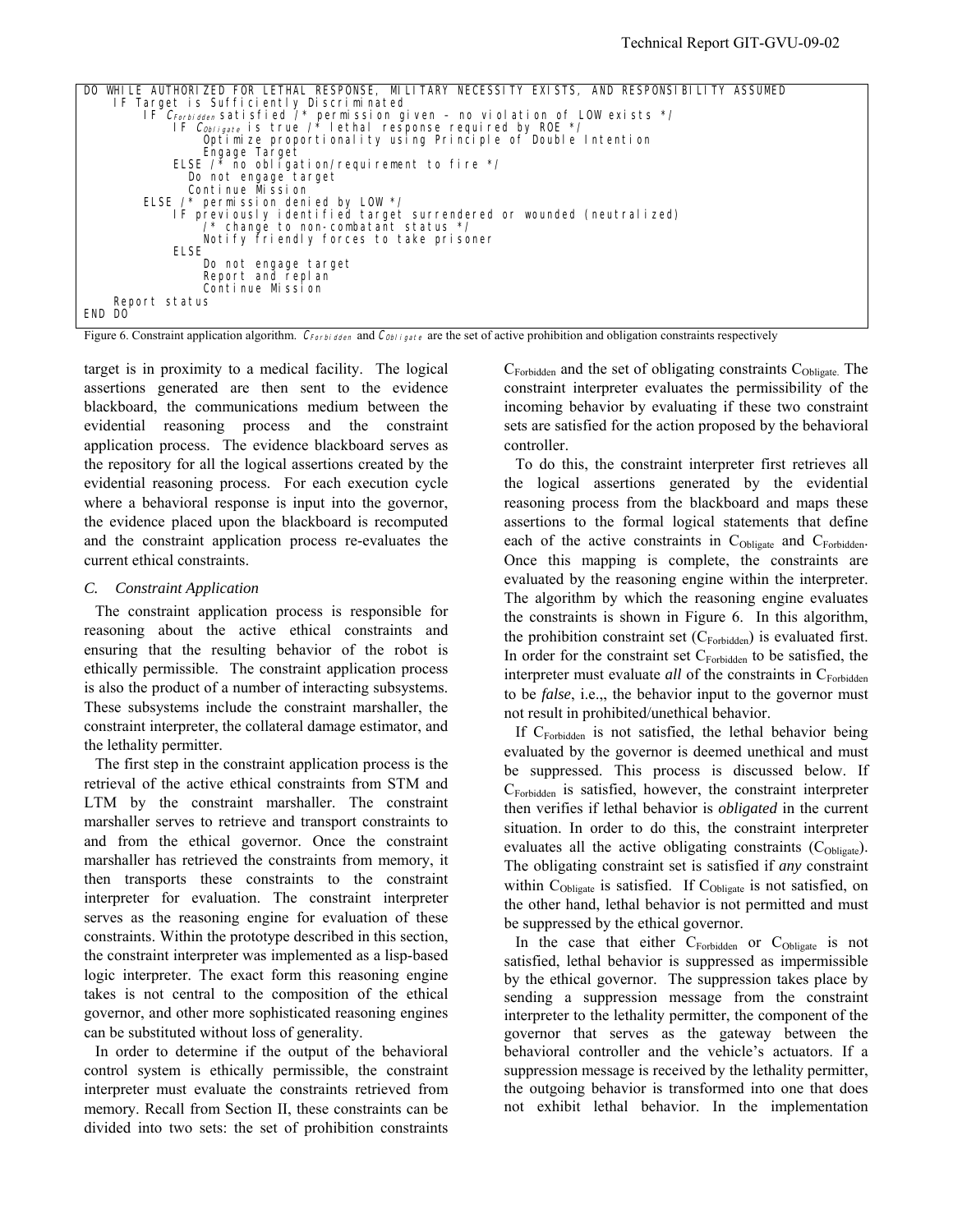# Calculate\_Proportionality(Target, Military Necessity, Setting)

 Select the weapon with highest effectiveness based on Target, Necessity and Setting MinumumCarnage = ∞ Sel ectedRel easePosi ti on = NULL SelectedWeapon = NULL WHILE all weapons have not been tested FOR all release positions that will neutralize the target<br>IF C<sub>Forbidden</sub> Satisfied for that position // if the position does not violate the LOW Calculate Carnage for the position IF Carnage < MinimumCarnage // Carnage is reduced SelectedReleasePosition = position SelectedWeapon = weapon MinimumCarnage = carnage ENDIF ENDI F ENDFOR IF Carnage is too high given military necessity of target or  $C_{Forbidden}$  could not be satisfied Down-select weapon IF there are no more weapon systems available Return Failure ENDI<sub>F</sub> ELSE Return Weapon and Release Position ENDWHI LE Figure 7. High-level algorithm used to calculate proportionality. The algorithm selects the most effective weapon system and ensures that the use of the

weapon will not violate any prohibitions and then calculates the carnage that would result from the combination of weapon system and release position. If no release position results in permissible behavior or an acceptable level of carnage given the military necessity, the algorithm select a less effective weapon system and searches the space of release positions again.

described here, this simply results in the robot resuming its specified mission. In addition to the suppression message sent to the lethality permitter, the deliberative system is informed of the constraints that were not satisfied so that replanning or alternate actions can be performed by the robot or human commander.

 Before the robot exhibits lethal behavior, not only must the constraint sets  $C_{\text{Forbidden}}$  or  $C_{\text{Obligate}}$  be satisfied, but the ethical governor must also ensure that the behavior adheres to proportionality constraints guided by the Principle of Double Intention [6]. The next section describes the collateral damage estimator, the component that ensures that any lethal behavior adheres to just war proportionality constraints.

# *D. Proportionality and Battlefield Carnage*

After the constraint interpreter has established that both the obligating and prohibition constraints have been satisfied, it is necessary to ensure that the type of lethal behavior exhibited by the robot is appropriate given the military necessity associated with the target. This is done by optimizing the likelihood of target neutralization while minimizing any potential collateral damage that would result from engaging the target with lethal force. The collateral damage estimator serves to modify lethal behavior so that these factors are taken into account. It does this by searching over the space of available weapon systems, targeting patterns and weapon release positions for a combination that serves to maximize likelihood of target neutralization while minimizing collateral damage and ensuring the ethical application of force for a given military necessity level. The high-level algorithm depicting this process is shown in Figure 7.

In the prototype implementation described, a simulated unmanned aerial vehicle (UAV) was equipped with a set of four weapon systems: a chain gun, hellfire missiles, and either GBU-12 or GBU-38 500lb warheads. Each weapon system was assigned a set of hypothetical parameters for use in the proportionality calculations, the most relevant of which were: likelihood of target neutralization (based on target type), target neutralization radius, non-combatant damage radius, and structural damage radius (used to compute the area surrounding the weapon impact point that would result in target neutralization, non-combatant causalities, and structural damage respectively). Examples of the weapon statistics used in the implementation of the collateral damage estimator described here are shown in Figure 8.

 The proportionality algorithm shown in Figure 7 uses these statistics as well as perceptual information about the environment to determine the battlefield carnage in a utilitarian manner, by estimating the amount of structural damage, the number of non-combatant/combatant/friendly casualties that result from the use of a weapon system at a particular target location. There are three possible outcomes of the proportionality algorithm. In the first, the proportionality algorithm finds no weapon system or weapon release position that does not violate an ethical constraint (e.g., the target may be near a medical facility and the resulting blast radius of the weapon systems would damage that facility). In this case, the ethical governor suppresses the lethal behavior via the lethality permitter. In the second case, no weapon system or weapon release position is found that results in an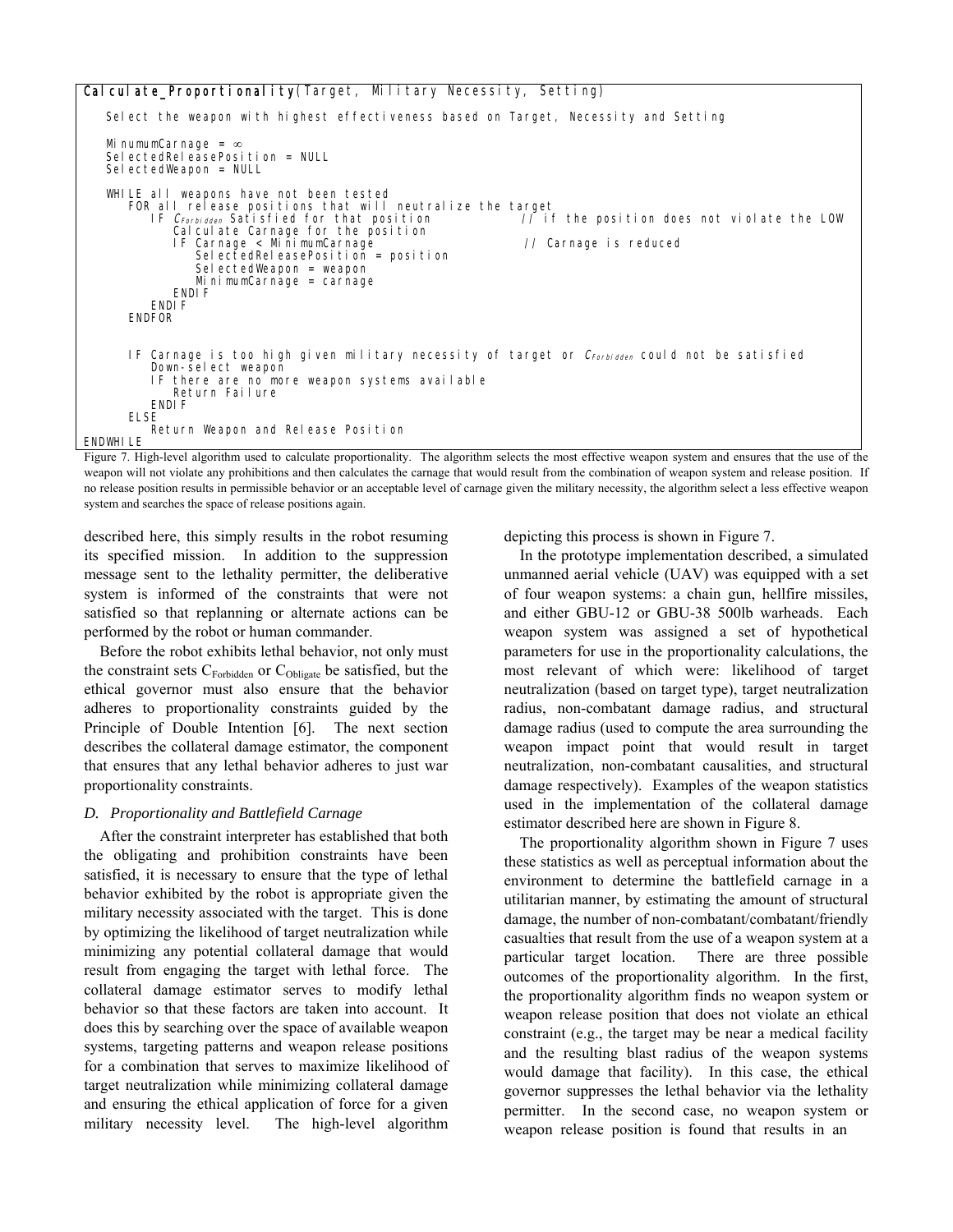| Weapon   | <b>Effectiveness</b><br><b>Against</b><br>Convoy<br>2-4 Vehicles | Combatant<br><b>Damage</b><br><b>Radius</b> | Non-<br>Combatant<br><b>Damage</b><br><b>Radius</b> | Struct.<br><b>Damage</b><br><b>Radius</b> |
|----------|------------------------------------------------------------------|---------------------------------------------|-----------------------------------------------------|-------------------------------------------|
| Chaingun | $2\%$                                                            | $0.5$ ft                                    | 1ft                                                 | $0.5$ ft                                  |
| Hellfire | 20%                                                              | 10 <sup>ft</sup>                            | 20 <sup>ft</sup>                                    | 10 <sup>ft</sup>                          |
| $GBU-12$ | 90%                                                              | $1000$ ft                                   | $2000$ ft                                           | 500ft                                     |

Figure 8. Example of weapon statistics used by the collateral damage estimator. This entry depicts the result of utilizing the weapon system against a small convoy of vehicles.

| <b>Military</b><br><b>Necessity</b><br>$(1 \text{ low},$<br>5 high) | No<br><b>Collateral</b><br>Damage | Low<br><b>Collateral</b><br><b>Damage</b> | <b>Medium</b><br><b>Collateral</b><br><b>Damage</b> | High<br><b>Collateral</b><br><b>Damage</b> |
|---------------------------------------------------------------------|-----------------------------------|-------------------------------------------|-----------------------------------------------------|--------------------------------------------|
|                                                                     | Permissible                       | Forbidden                                 | Forbidden                                           | Forbidden                                  |
|                                                                     | Permissible                       | Permissible                               | Forbidden                                           | Forbidden                                  |
| ς                                                                   | Permissible                       | Permissible                               | Permissible                                         | Forbidden                                  |
| 4                                                                   | Permissible                       | Permissible                               | Permissible                                         | Forbidden                                  |
|                                                                     | Permissible                       | Permissible                               | Permissible                                         | Permissible                                |

Figure 9. Depicts the table used to determine acceptable levels of collateral damage given the military necessity (priority) associated with a target.

acceptable level of collateral damage given the military necessity of the target (e.g., engaging a low priority target would result in significant, indirect non-combatant casualties). In this case, once again, the ethical governor suppresses the use of lethal force via the lethality permitter. An acceptable level of collateral damage as a function of the military necessity of a target used in the prototype system appears in Figure 10 (these values are purely hypothetical for these examples). The final possible outcome of the proportionality estimation is the identification of a weapon/weapon release position combination that satisfies all ethical constraints and minimizes collateral damage in relation to the military necessity of the target. In this case, the behavioral governor informs the lethality permitter that lethal behavior is permissible for this situation and the robot is allowed to engage the target using lethal force based upon the selected weapon system and release position.

## IV. DEMONSTRATION

In order to evaluate the feasibility of the ethical governor, a series of test scenarios were developed within the *MissionLab* simulation environment [7]. A variety of situations were presented to an autonomous fixed-wing UAV in which the ethical use of lethal force must be ensured. This section presents two such test scenarios, and describes the interaction of the ethical governor with the behavioral control system in detail.

 In both scenarios, the UAV has been assigned to perform a hunter-killer mission along a predetermined flight path, where the UAV has been authorized to engage



Figure 10, Mission area used in demonstration scenarios. There are two mission-designated kill zones. A cemetery lies within kill zone one while an apartment building and hospital are within kill zone two.

| Type        | Origin     | <b>Description</b>                                                                                                                                                                                                                                  |
|-------------|------------|-----------------------------------------------------------------------------------------------------------------------------------------------------------------------------------------------------------------------------------------------------|
|             |            |                                                                                                                                                                                                                                                     |
| Prohibition | <b>ROE</b> | It is forbidden to engage enemy units<br>designated<br>outside of<br>mission<br>boundaries                                                                                                                                                          |
| Prohibition | LOW        | Cultural property is prohibited from<br>being attacked, including buildings<br>dedicated to religion, art, science,<br>charitable purposes, and historic<br>monuments.                                                                              |
| Prohibition | LOW        | Civilian hospitals organized to give<br>care to the wounded and sick, the<br>infirm and maternity cases, may in no<br>circumstances be he object of attack,<br>but shall at all times be respected and<br>protected by the parties to the conflict. |

Figure 10. Several of the constraints relevant to the demonstration scenarios.

a variety of targets including musters of enemy soldiers, small convoys of enemy vehicles, and enemy tanks. Engagement of enemy forces, however, may *only* occur if the targets are within designated mission-specific kill zones. An overview of the mission area and landmarks pertinent to this discussion appear in Figure 10. As there are no known high-priority targets known to be present in the mission area, the military necessity associated with engaging these small groups of enemy units is relatively low (Military Necessity of 2, Fig. 9). As a result, lethal force should only be applied if collateral damage can be significantly minimized. Figure 11 depicts the subset of relevant ethical constraints that are pertinent here. While there are significantly more constraints in use then shown, only those that are involved in the following scenarios are depicted. The UAV is equipped with 4 hellfire missiles and 2 GBU-12 warheads. The default action of the underlying behavioral controller that is fed into the ethical governor in these scenarios is to engage any discriminated enemy targets with lethal force. This behavior is exhibited for the purpose of demonstrating the ethical governor within the scenarios. If such a system were to be deployed, it is likely that the behavioral controller would be ethically constrained in the manner as suggested by Arkin [4].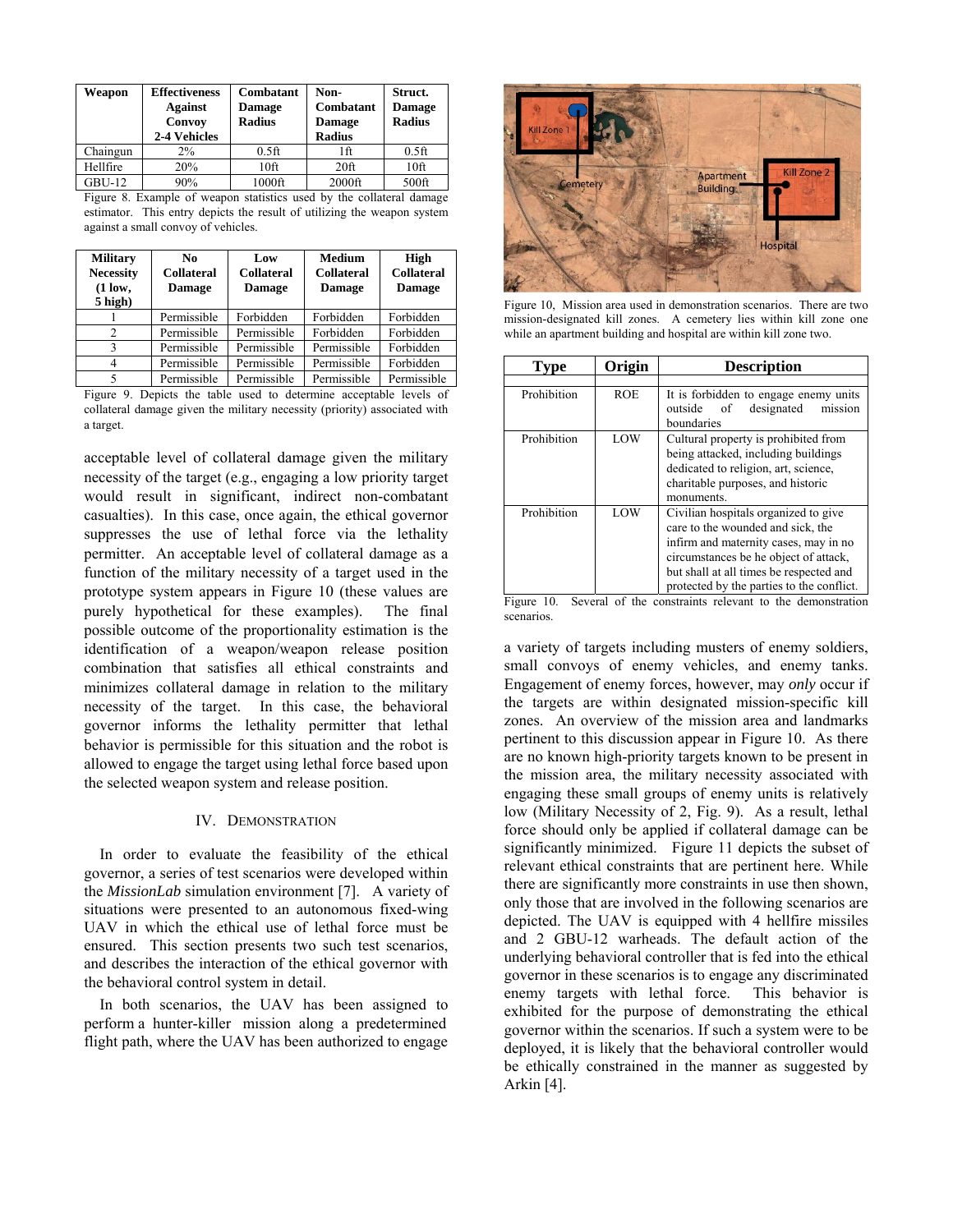## A. *Scenario 1 – Enemy muster within a cemetery*.

In the first scenario, the UAV encounters an enemy muster attending a funeral within a designated kill zone. Upon discrimination, the underlying behavioral controller outputs a command to engage the muster with lethal force. The behavioral controller's output is then sent to the ethical governor to ensure that action is ethical before that behavior is expressed by the actuators. Figure 12 shows this scenario at the point of target discrimination.

On receipt of the behavioral input exhibiting lethal force, the ethical governor initiates the evidence generation and constraint application processes. The evidence generation module processes the incoming perceptual information, situational awareness information, and mission parameters to generate the evidence needed by the constraint application process. In this scenario, examples of the evidence generated include logical assertions such as: *Target Within Killzone, Target Is Discriminated, Target In Proximity of a Cultural Landmark,* and *Target Is a Muster*. This evidence, along with any other evidence created by the evidence generation process is placed on the evidence blackboard for use by the constraint application process.

Once the evidence has been generated, the constraint application process begins with the retrieval of all active ethical constraints from memory. Pertinent constraints retrieved in this scenario are shown in Figure 10. Once these constraints have been delivered to the constraint interpreter and the evidence retrieved from the blackboard, the constraint interpreter begins to evaluate the constraints using the algorithm shown in Figure 6. The constraint application algorithm begins by ensuring the set of prohibition constraints  $(C_{\text{Forbidden}})$  is satisfied. In this scenario, when the constraint interpreter evaluates the prohibition against engaging targets within proximity to cultural landmarks (Fig. 5), the constraint fails to be met (as the cemetery is considered to be a cultural landmark). The failure of  $C_{\text{Forhidden}}$  to be satisfied indicates that the lethal behavior being governed is unethical. This results in a suppression signal being sent to the lethality permitter that suppresses the proposed lethal behavior (Figure 13). The deliberative system is also informed that suppression has occurred and is informed of the reason (constraint) that caused the suppression.

# *B. Scenario 2 – Maintaining Ethical Behavior While Minimizing Collateral Damage*

In the second scenario, the UAV has encountered and discriminated an enemy convoy within the second kill zone. A short distance to the west and in close proximity to the convoy is a regional hospital, a heavily populated apartment building to the north, and a clearly identified stationary taxi-cab to the south (Figure 14). When the convoy was identified, the underlying behavioral controller attempts to engage the enemy units.

As before, when the lethal behavior output by the behavioral controller enters the ethical governor, the evidential reasoning and constraint application processes

attempt to determine if that lethal behavior is permissible. After the evidence has been generated and the active constraints retrieved, the constraint interpreter applies the constraint application algorithm (Fig. 6). First the algorithm ensures that the prohibition constraint set, CForbidden, is satisfied. In this scenario, none of the prohibitions are violated. The governor then determines if lethal force is obligated by evaluating the constraint set CObligate. The constraint interpreter determines that the obligating constraint, "Enemy convoys must be engaged," (at this level of military necessity) is satisfied and therefore, C<sub>Obligate</sub> is satisfied. Finally, the governor must ensure that the lethal force exhibited by the UAV is proportional as guided by the principle of double intention, using the algorithm shown in Figure 7.

During the calculation of a proportional response, the most effective yet humane weapon system is selected and the system begins searching through the space of possible weapon release positions in order to minimize collateral damage. During the search, a candidate release position is evaluated in two ways: if the release position satisfies  $C_{\text{Forbidden}}$ , and by the number of non-combatant casualties anticipated. If a release position is found to violate  $C_{\text{Forbidden}}$  the release of the weapon in that position is deemed unethical and may not be used. An example of a release position that violates ethical constraints can be seen in Figure 15. In this figure, the concentric circles



Figure 12. The UAV detects and confidently discriminates a muster of enemy troops within a cemetery.



Figure 13. Lethal behavior is suppressed due to the behavior failing to satisfy the prohibition against engaging enemies in proximity to cultural **locations**